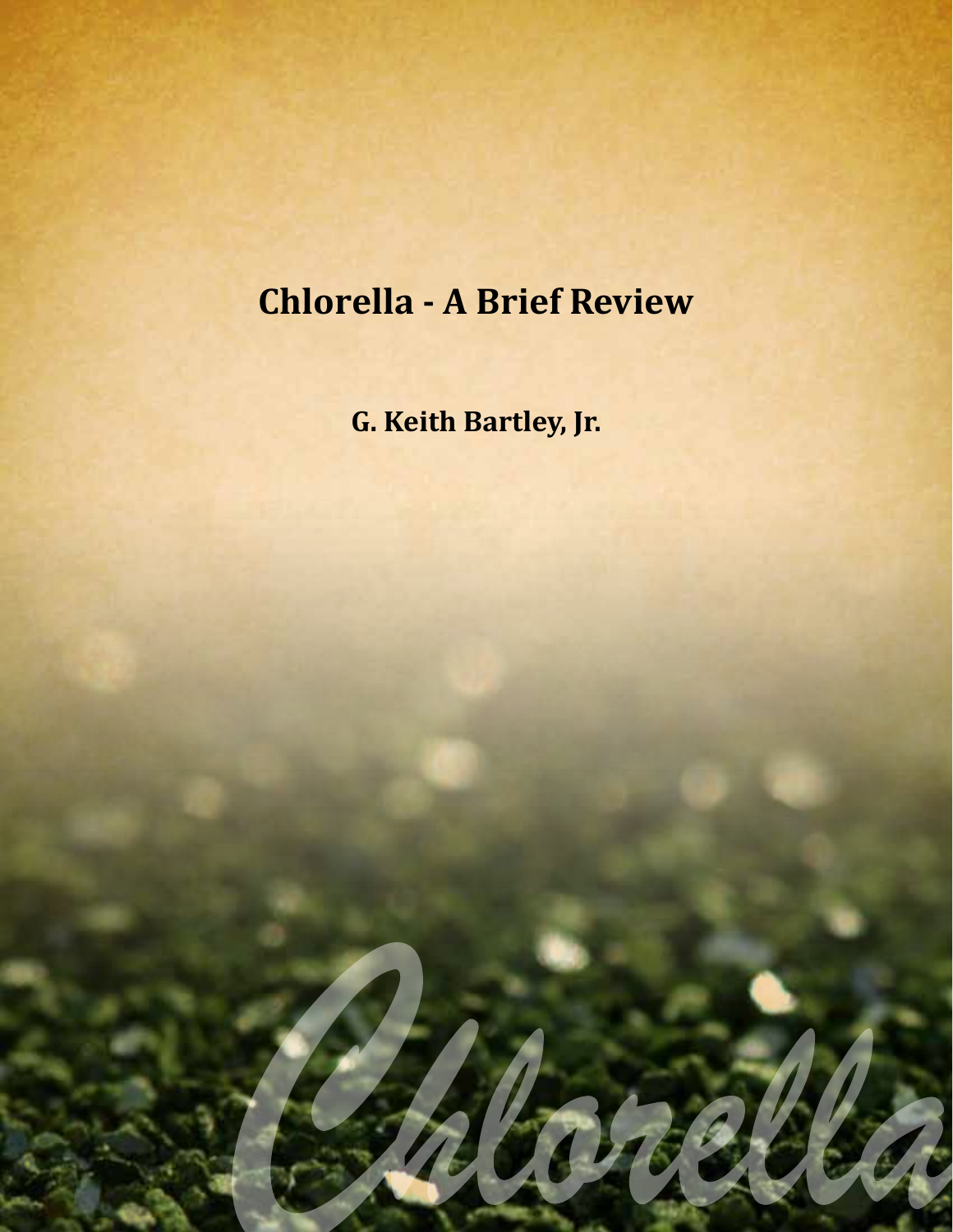In recent years, scientific research has experienced a paradigm shift, abandoning the fallacy that is pervasiveness among human understanding in exchange for deferential submission to that of nature's knowledge and will. As evidenced by this shift, humans have been forced to better acknowledge the paths through which nature has chosen to subsist. In doing so, the "humbled exclusion" of our species from that of the natural world has since allowed for the development of sustainable practices in every aspect of modern scientific development. It's quite possible that the solutions to many, if not all, of the ecological problems created by humans, lie in the understanding and application of natural processes.



First described by Dr. Martinus Beijernick<br>
in 1890, the genus *Chlorella* has become<br>
one of the most developmentally<br>
investigated groups of organisms in scientific<br>
history Bightfully so considering the in 1890, the genus *Chlorella* has become one of the most developmentally history. Rightfully so, considering the processes through which have survived these organisms for over a billion years, serve as a blueprint for higher life as we know it. Utilizing only carbon dioxide, mineral water, and sunlight, these organisms harness the ability to produce oxygen and biomass at photosynthetic efficiencies beyond that of most forms of higher plant life. These attributes have driven many scientists to investigate the use of *Chlorella* species in developing sustainable solutions to

humanity's ever-growing need for food, fuel, and medicine. In doing so, researchers are ultimately left to answer one question, "Is it possible to implicate such basic units of life in the complexity of modern existence?" In the case of *Chlorella*, it is important to first understand the evolution of biological processes that have governed *Chlorella*'s existence for so many years. This article will serve as a review of these evolutionary processes, exploring how they relate to modern life, and their implications in both scientific research and the public perception of "health" and "health practices" moving forward.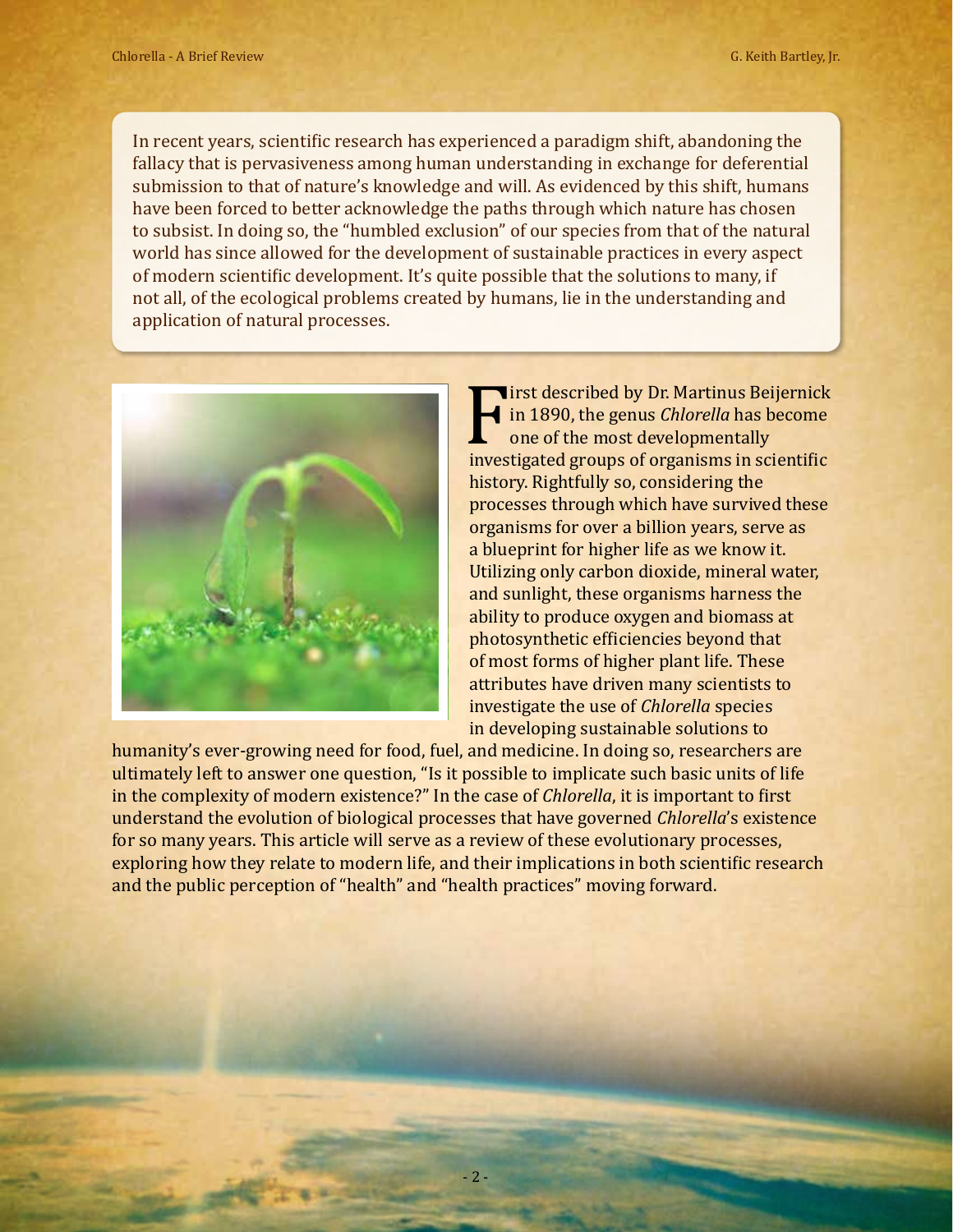## *Chlorella* **Beginnings**



and classified in an often ambiguous process which has<br>proved especially difficult for taxonomists, considering<br>the overwhelming simplicity of *Chlorella* morphology. In 1961,<br>Makin Cakin was this simplicity to describe sa ince 1890, over 100 *Chlorella* species have been identified and classified in an often ambiguous process which has **P** proved especially difficult for taxonomists, considering Melvin Calvin used this simplicity to describe carbon dioxide assimilation in plants; a breakthrough which ultimately defined the parsimonious roles of light in photosynthesis and the carbon processes that govern the production of organic compounds in plants. To Melvin Clavin, and so many researchers, *Chlorella*

represented the foundation on which most aerobic life is based. Which begs the question, where and when did *Chlorella* come to exist, and why is it still relevant today?

To classify *Chlorella* amongst modern interpretations of higher plant life would be a misnomer. *Chlorella* is actually a protist, a single-celled microscopic algae capable of producing its own food through photosynthesis in aquatic environments. Like most green algae in the division Chlorophyta, it is primarily composed of chlorophyll pigments. Its name, like chlorophyll, is derived from the Greek words 'chloros', meaning green, with the Latin 'ella' meaning small. Ranging in sizes as small as only a few micrometers in diameter, the round *Chlorella* cell consists of a mixture of chlorophyll a and chlorophyll b. This is not unlike the cells of higher plants, which rely on these same



pigments in photosynthesis, leading many scientists to further implicate *Chlorella*, and many other Chlorophyta, as being ancestral to land plants. Green algae itself is believed to have evolved from prokaryotic organisms between 2500 and 1000 million years ago (Avagyan, 2010). Its stark morphological similarities to the outer wall structure of the 1450 million year old *Leiosphaeridia crassa* from Australia serves as one of many indications of an evolutionary shift of green algae into our modern interpretation of "Neochlorophyta", and other early representations of Chlorophyceae, during this span of time (Javaux et al., 2004). Despite this relatively broad range of estimation regarding the earliest representations of *Chlorella* species, there is no denying the ancient nature of this organism, and its role in shaping the world we know today. The implications of an evolutionary shift during this time period should serve as a reminder of the foundation on which our own existence came to develop and persist. It only makes sense that the molecular constituents of *Chlorella* biomass serve as the nutritional basis for what is considered "healthiest" to our species.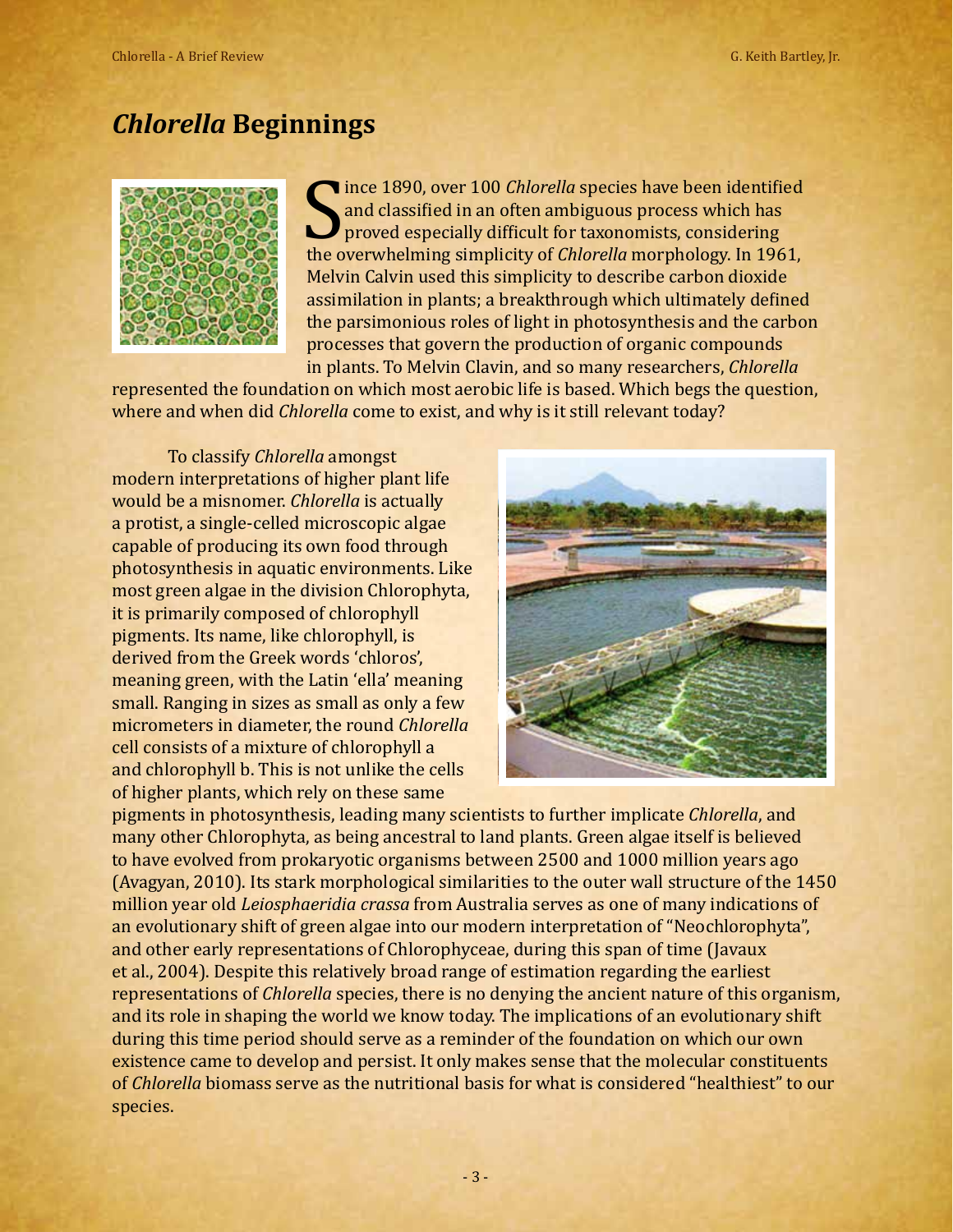## **Why** *Chlorella***?**



With thousands of algal protists to<br>
become a staple for commerciali:<br>
application? To answer this question, we<br>
wust go book to the Einst World War when choose from, why has *Chlorella* become a staple for commercialized must go back to the First World War, when German scientists sought to investigate *Chlorella* as a low-input source of protein for soldiers. *Chlorella*'s ability to produce nutrient packed biomass at rate efficiencies beyond that of most domesticatable crop species ultimately became the motivation behind this initial research. In only 12 hours of optimal conditions, *Chlorella* is capable of reproducing itself 4 times over, with over 50% of its biomass existing as protein. However, the incorporation of *Chlorella* in the human diet

quickly proved problematic. The same hardened cell wall often attributed with surviving these organisms for so many years, also prevents the cells from being adequately digested within the human body. Consequently, commercial interest in *Chlorella* applications quickly faltered following the end of World War II. The discovery of the Haber-Bosche process, and the production of synthetic fertilizer, set the groundwork for the agricultural revolution that would ultimately define exponential population growth in the 20th century. With such an abundance of food sources capable of now being easily produced cheaply and efficiently, *Chlorella* held little economic importance in developed and developing countries. Concomitantly, without an effective and fiscally efficient means of rendering *Chlorella* cells digestible, such applications in third world and undeveloped countries were also unfounded in their practicality to support life.

- 4 -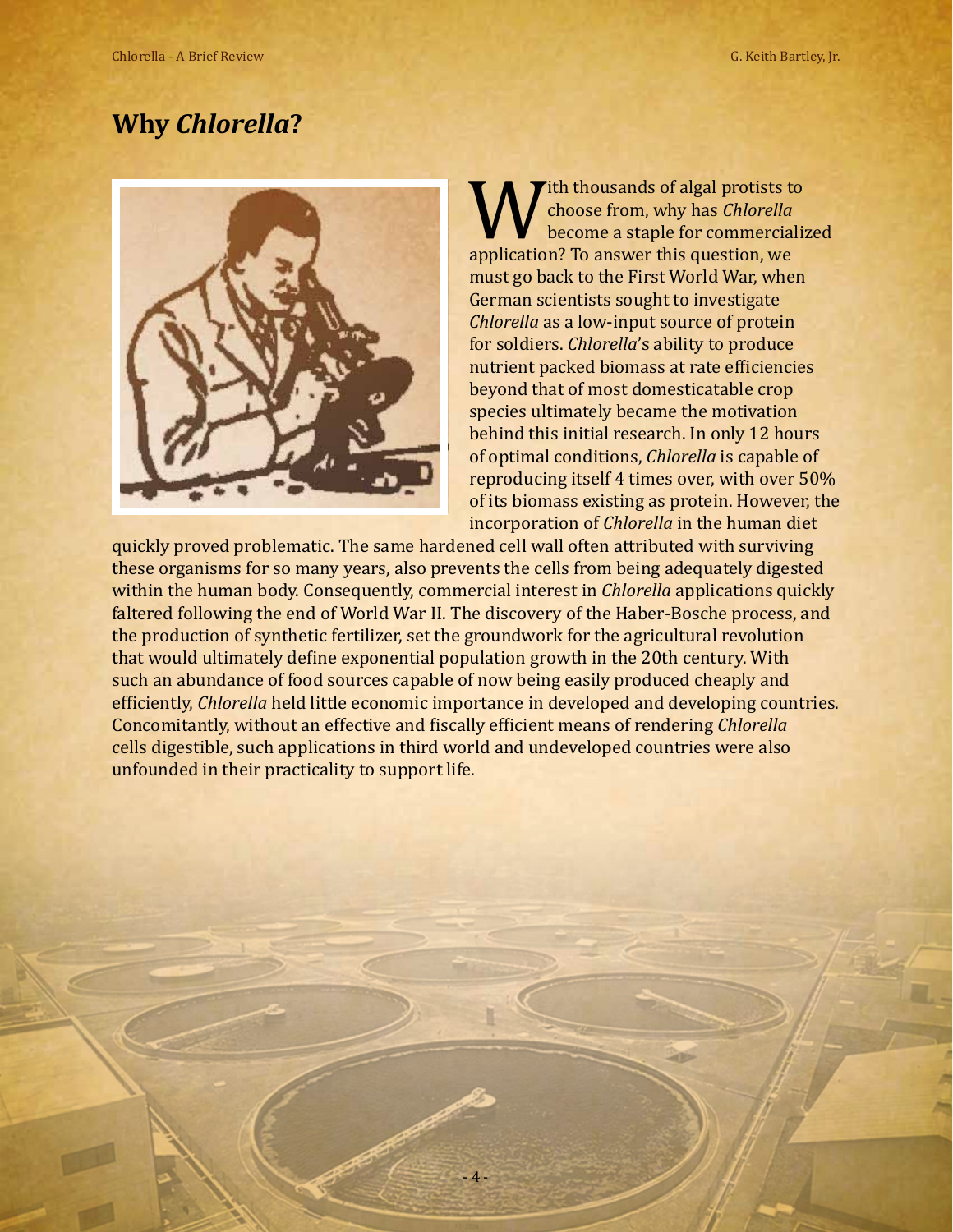The revolution of modern medicine, once responsible for penicillin and the propulsion of human survival into exponential population growth, now serves to denounce the very dogma governing the laws of survival in ecology and evolution. Double-blind studies aimed at treating symptoms hold little relevance in our holistic understanding of the biological processes governing innate human health. The enhanced degree of variability among the diagnosis and treatment of non-terminal diseases in our modern world should serve as an indicator of the "optimal" health humans are pursuing, but never seem to reach. Occam's Razor, otherwise known as the law of parsimony, points to a much simpler convergence of causes that have led to our dependence upon prescription medication. There is no denying the importance modern medicine has played in sustaining rapid population growth since the early 1900s. However, when straddling the line between a supportive and dependent use of prescription drugs, we are ultimately faced with the question, "How much is enough?"

s a natural and holistic medicinal<br>
supplement, *Chlorella* has historically<br>
drug research. When approaching any one of<br>
the millions of boolth sumptoms imposing supplement, *Chlorella* has historically had little to offer in the way of clinical the millions of health-symptoms impacting our everyday lives, it becomes less and less likely that *Chlorella* will be singularly attributed to any one of them in a doubleblind research study. Rather, its role goes much deeper. To conduct research on such a vast array of "downstream" health benefits that may or may not be associated with *Chlorella* consumption would take the better part of the careers of countless people in food nutrition and drug health research. Studying the life-long benefits of a natural, and



in many cases, un-patentable "drug", within the framework of the complexity of modern human life across a broad population would take lifetimes, with little to be guaranteed in the way of commercial profit. Being that humans only live an upwards of a century, and patents only a few decades, it's impractical to find commercial interest in something that is not only natural, but required to be taken as part of a healthy lifestyle. However, in studying the convergence of health effects attributed to the broad range of associated disorders in our immune system function, research has shown that *Chlorella* supports the body's ability to take care of itself. By also humbling ourselves in our understanding of the human body, and the natural processes that have governed the preservation of our species for tens of thousands of years, *Chlorella* offers one of the best approaches to these solutions that we could ask for: helping the body do what it was built to do. Conversely, the paradoxical approaches presented in modern medicinal practice serve to question even the most basic laws of survival. If our body hadn't the ability to take care of itself,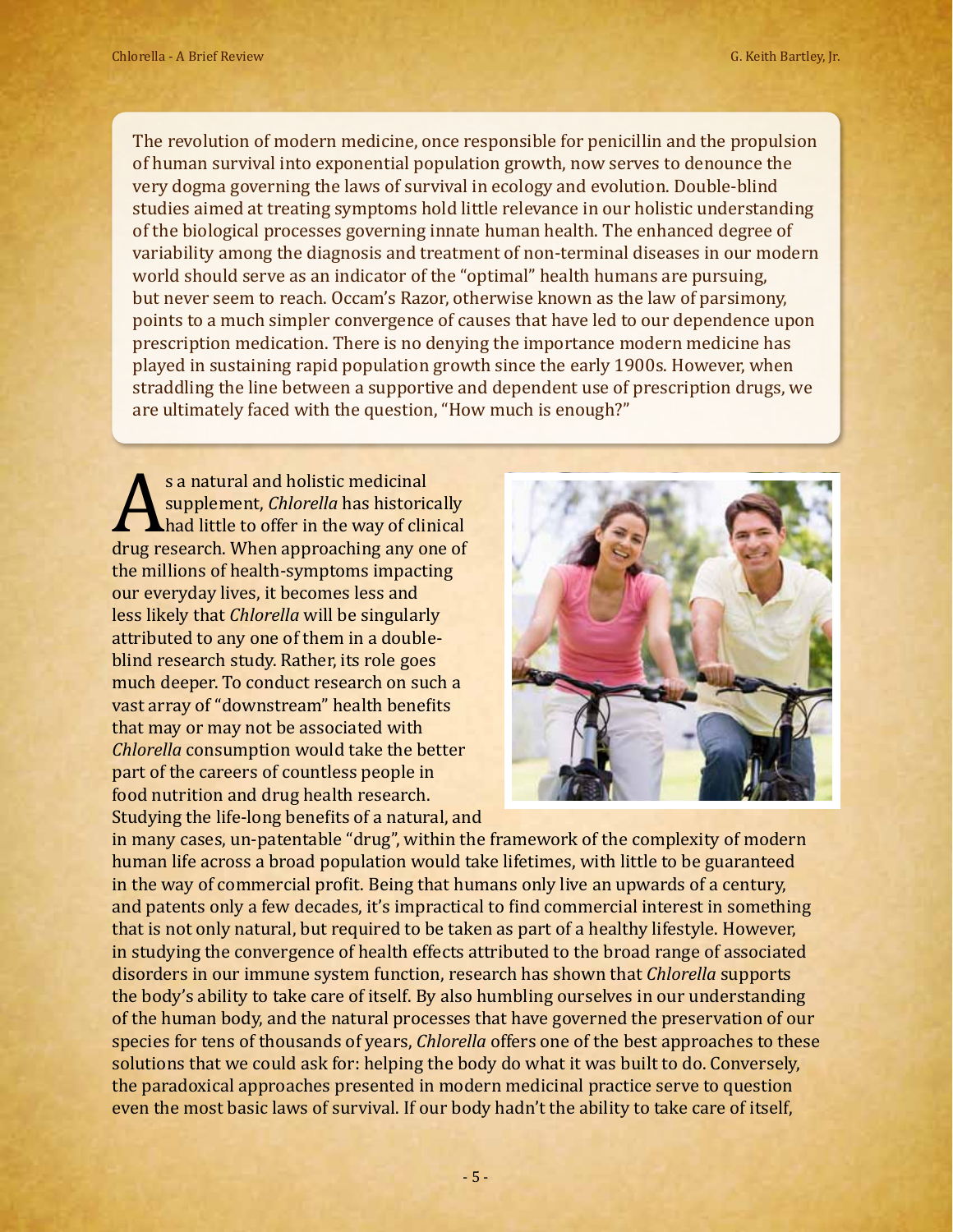independent of prescription drug use, then humans would have went extinct a long time ago, due to an absence of significance in "evolutionary adjustment". Our now "conscious adjustment" of how we can best support sustainability of life should begin and end with the acknowledgement of the body's natural life processes, and what we can do to improve them every step of the way.

What we do know is that *Chlorella* contains numerous constituents clinically proven to be vital to proper human nutrition. *Chlorella* contains many vitamins and minerals including Vitamins A, B12, C & E; Iron, Magnesium, & Zinc; antioxidants such as beta-carotene; and high amounts of amino acids. However, the "magic" of *Chlorella* goes beyond nutrition alone. *Chlorella* exhibits powerful detoxification effects on the body. This can be attributed to its high levels of chlorophyll, which bind to many carcinogenic, toxic, and heavy metal compounds that make it in the bloodstream such as chlordecone, heterocyclic amines, dioxin, polychlorinated biphenyls, mercury, cadmium, and aflatoxin,



excreting them as bodily waste (Lee & Rosenbaum, 1998). It has also been demonstrated to promote the turnover of bile acids in the liver, thereby suppressing cholesterol increases caused by high cholesterol diets (Sano et al., 1998). Despite an often-pervasive disinterest in the cause-effect benefits of proper nutrition, research has demonstrated the ability of *Chlorella* to reduce the severity of many disease symptoms. These include improvements in symptoms related to Ulcerative Colitis, Fibromyalgia Syndrome, and Hypertension. Common among these chronic conditions, is the inability of the body to regulate responses to the surrounding environment. This is especially true in cases of Ulcerative Colitis, where autoimmune responses are believed to trigger the body into attacking its own colon tissue (Ordonez et al., 2012). In fact, drugs issued as immunosuppressants in clinical practice to prevent organ rejection following transplants, such as rapamycin and cyclosporin, are often administered as a last resort for symptom reduction in severe cases of Ulcerative Colitis.



As someone that almost died from Ulcerative Colitis at a young age, when the connection between Ulcerative Colitis and autoimmune dysfunction is most prominent, I was given cyclosporin at the precipice of death, in a desperate attempt to prevent the need for removal of my colon. This proved in vain upon my having an allergic, or autoimmune rejection, to the very drug meant to curve an autoimmune attack. Upon waking up from surgery, staples now holding a 10-inch opening in my stomach together, I realized that

science ultimately falters in truly understanding much of the systematic bodily functions bridging symptomatology and disease treatment. This is not a testament to the lack of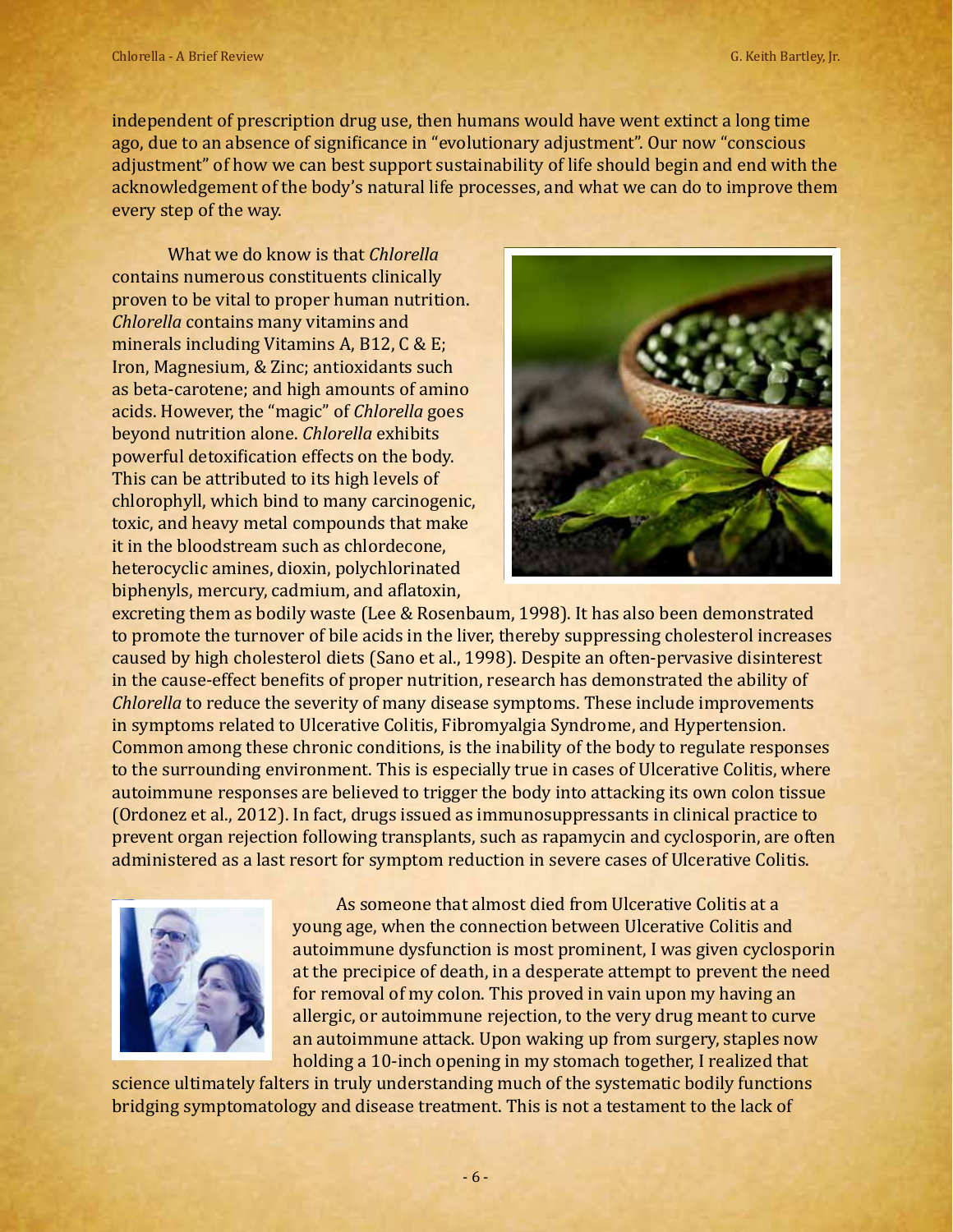humanity's will or ability to understand and accomplish great things in medicine, but rather the overall approach we seek to take in our medicinal practices. I'd much rather believe that corporate interests fuel our dependence on prescription drug use, as the alternative causation of human ignorance in the finality of labeling synthetic drugs as the answer to chronic health conditions leaves little room for deferential submission to an almost incomprehensible holistic understanding of human bodily function. Regardless, a faltering of the public's faith in professional medicine is completely unwarranted, and should not be something any human should wish to be party to. There is no denying the success of modern medicine in delivering humanity into exponential population growth. Rather, the answer to the question of, "How much is enough" I believe lies in newfound approaches to bodily care at the individual level, independent of the statistics that ultimately govern



medicinal practices. There will always exist a ceiling to statistical test measures, where the individuality among cases will always succeed in preventing any single treatments from prevailing as "end all" cures. In acknowledgement of this, no longer should the mediums of clinical treatment warrant any substantiate separation of medicinal and holistic health practices. Clinical research, corporate drug development, and health insurance will continue to fuel human survival. However, the answer to your health, as well as your dependency on medicinal practices, is ultimately a function of your will and motivation to take control of your health, before a doctor must do so for you.

- 7 -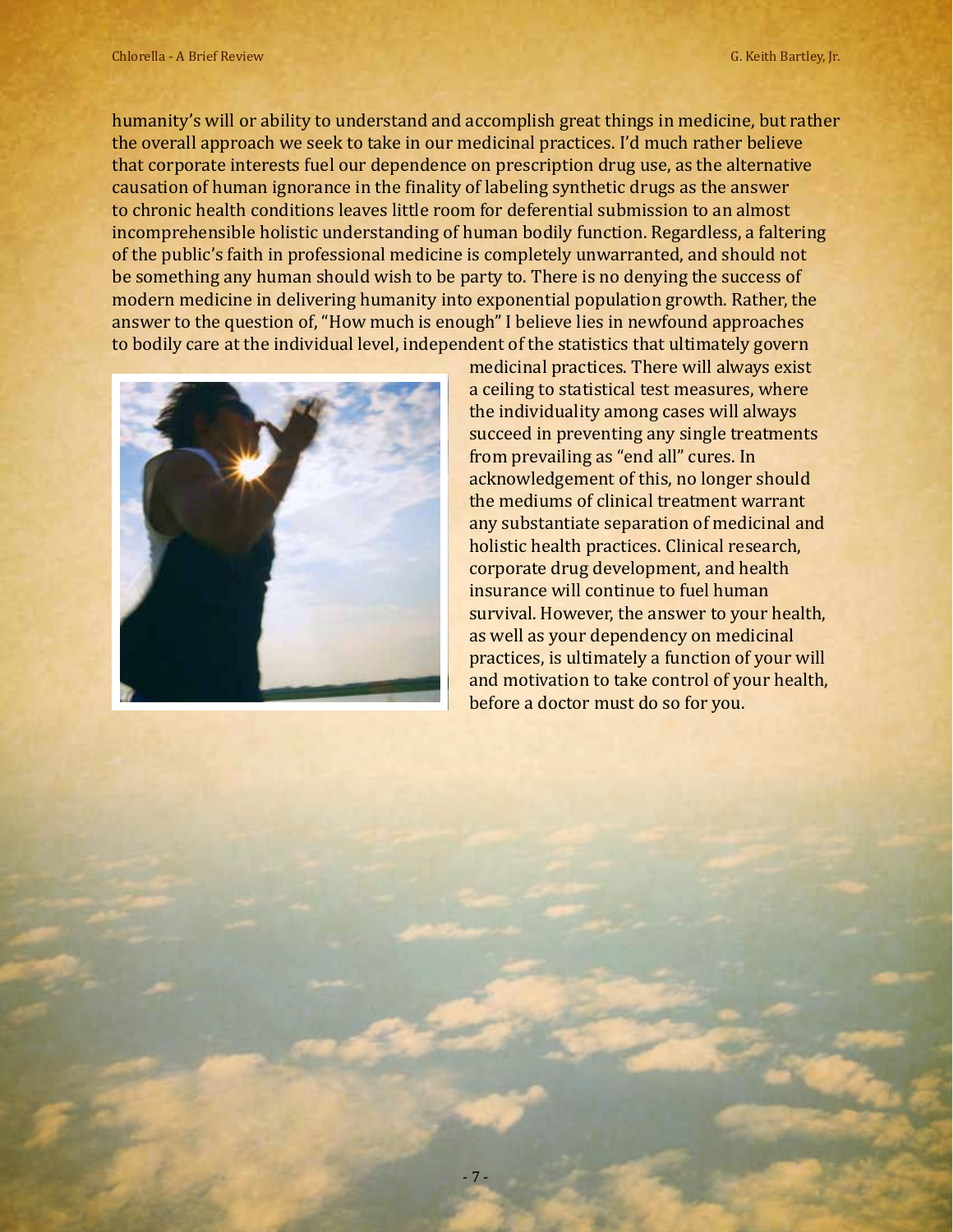#### *Chlorella* **Moving Forward**



*Chlorella* represents something that we do not yet fully understand, but should seek to utilize in preventative health assessment. The previously attributed roles do not yet fully understand, but should seek to utilize in preventative health of Chlorella when it comes to improving such complex and systematic health conditions point to its undeniable role in improving innate holistic health. We should not be so limited in our utilization of Chlorella, a billionyear old organism on which the very fabric of higher life is based, as what we understand about the complex morphology in our bodies is no doubt much less than our capacity to treat it. Rather, what we can acknowledge is the ability of Chlorella to improve health, where the complexity of symptom prevention often goes unrepresented in current human

health research. I am a firm believer that nature's ability to survive the human species warrants further application of practices that improve the body's natural ability to survive itself. An unnatural dependence upon the endless amounts of synthetic drugs used to treat chronic non-terminal illnesses is unfounded in its ability to support what we cannot claim to understand about long-term human benefits at the molecular level.

If long-term benefit and survival is our goal, we would be best suited in turning our attention to the human body, and the reasons behind its design with regards to the survival of our species in this planet's environment. Evolutionary adjustment already did the work for us. Would not our now conscience adjustment best be served in a foundation based upon what nature has already developed, of which we cannot, and may not ever, fully understand? Beneficial health practices will always begin with an assessment of our ability to survive, but perhaps the question we should be asking ourselves is, "Which is more likely to improve the quality of the human life-span: natural processes or prescription drugs?"



I believe answering that question will lead our society to further embrace the implications of diets incorporating natural supplements like Chlorella and the very constituents that have survived us longer than we can hope to imagine, through a mechanism we have since imagined to be much less.